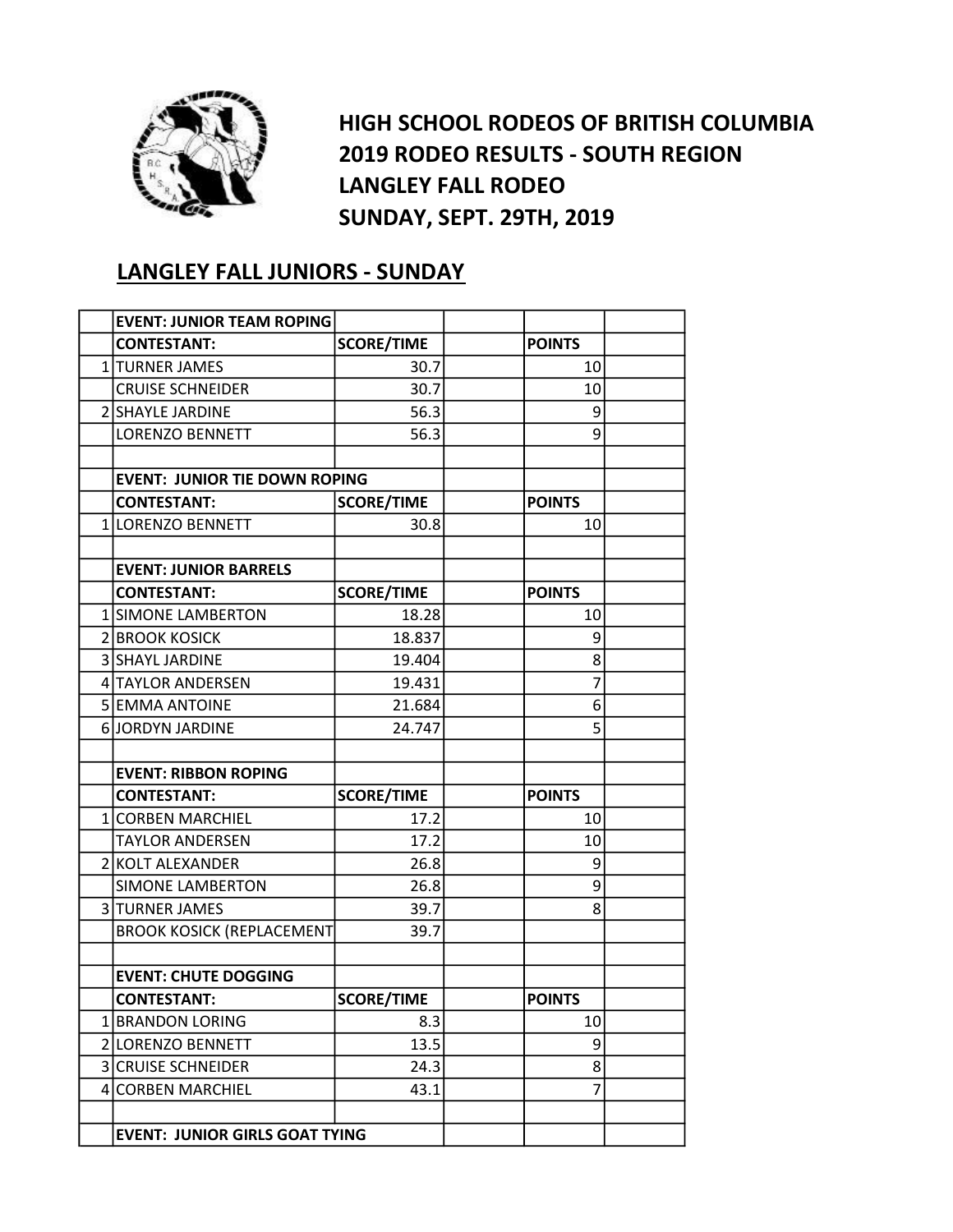| <b>CONTESTANT:</b>                         | <b>SCORE/TIME</b> | <b>POINTS</b> |  |
|--------------------------------------------|-------------------|---------------|--|
| 1 SHAYLE JARDINE                           | 12.8              | 10            |  |
| 2 TAYLOR ANDERSEN                          | 12.9              | 9             |  |
| <b>3 BROOK KOSICK</b>                      | 13.2              | 8             |  |
| 4 EMMA ANTOINE                             | 15.8              | 7             |  |
| 5 JORDYN JARDINE                           | 17.4              | 6             |  |
| <b>6 SIMONE LAMBERTON</b>                  | 22.5              | 5             |  |
|                                            |                   |               |  |
| <b>EVENT: JUNIOR BOYS GOAT TYING</b>       |                   |               |  |
| <b>CONTESTANT:</b>                         | <b>SCORE/TIME</b> | <b>POINTS</b> |  |
| 1 CORBEN MARCHIEL                          | 14.5              | 10            |  |
| 2 CRUISE SCHNEIDER                         | 15.4              | 9             |  |
| 3 LORENZO BENNETT                          | 17.7              | 8             |  |
| 4 TURNER JAMES                             | 17.9              | 7             |  |
|                                            |                   |               |  |
| <b>EVENT: JUNIOR GIRLS BREAKAWAY</b>       |                   |               |  |
| <b>CONTESTANT:</b>                         | <b>SCORE/TIME</b> | <b>POINTS</b> |  |
| 1 TAYLOR ANDERSEN                          | 11.8              | 10            |  |
|                                            |                   |               |  |
| <b>EVENT: JUNIOR BOYS BREAKWAY</b>         |                   |               |  |
| <b>CONTESTANT:</b>                         | <b>SCORE/TIME</b> | <b>POINTS</b> |  |
| 1 NO QUALIFIED TIMES                       |                   |               |  |
|                                            |                   |               |  |
| <b>EVENT: JUNIOR POLE BENDING</b>          |                   |               |  |
| <b>CONTESTANT:</b>                         | <b>SCORE/TIME</b> | <b>POINTS</b> |  |
| 1 TAYLOR ANDERSEN                          | 23.137            | 10            |  |
| 2 SIMONE LAMBERTON                         | 23.882            | 9             |  |
| <b>3 JORDYN JARDINE</b>                    | 24.021            | 8             |  |
| 4 SHAYLE JARDINE                           | 24.693            | 7             |  |
| <b>5 EMMA ANTOINE</b>                      | 25.618            | 6             |  |
| <b>6 BROOK KOSICK</b>                      | 26.518            | 5             |  |
|                                            |                   |               |  |
| <b>EVENT: BAC SADDLE BRONC</b>             |                   |               |  |
| <b>CONTESTANT:</b>                         | <b>SCORE/TIME</b> | <b>POINTS</b> |  |
| 1 NO QUALIFIED RIDES                       |                   |               |  |
|                                            |                   |               |  |
| <b>EVENT: BAC BAREBACK</b>                 |                   |               |  |
| <b>CONTESTANT:</b><br>1 NO QUALIFIED RIDES | <b>SCORE/TIME</b> | <b>POINTS</b> |  |
|                                            |                   |               |  |
| <b>EVENT: JR BULL RIDING</b>               |                   |               |  |
| <b>CONTESTANT:</b>                         | <b>SCORE/TIME</b> | <b>POINTS</b> |  |
|                                            |                   |               |  |
| 1 NO QUALIFIED RIDES                       |                   |               |  |

## LANGLEY FALL HIGH SCHOOL RODEO - SUNDAY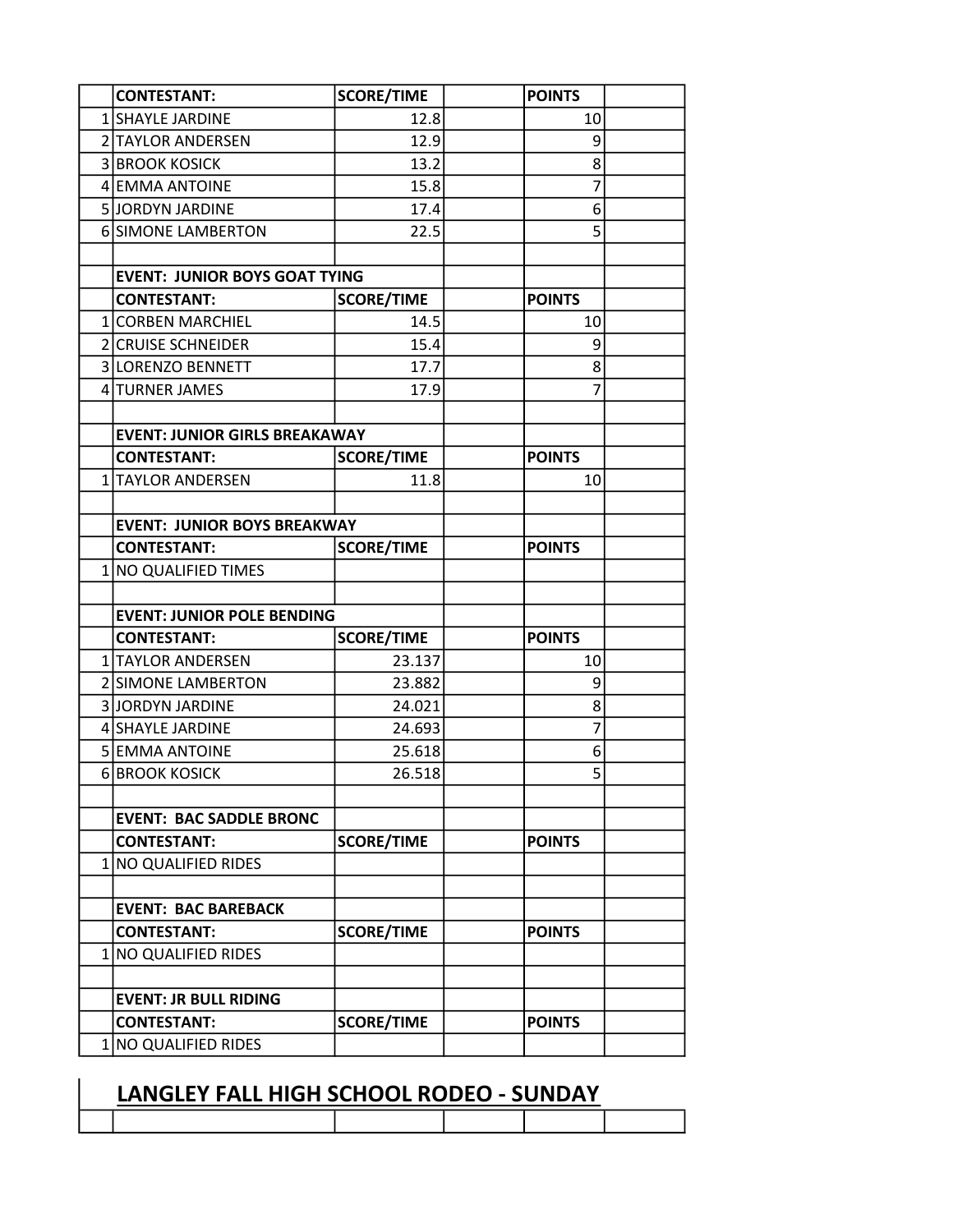| <b>EVENT: SENIOR BARRELS</b>         |                   |                |  |
|--------------------------------------|-------------------|----------------|--|
| <b>CONTESTANT:</b>                   | <b>SCORE/TIME</b> | <b>POINTS</b>  |  |
| 1 ZOEY HAMMING                       | 17.46             | 10             |  |
| 2 DANIELLE GAMACHE                   | 17.692            | 9              |  |
| 3 TAYA HAMMING                       | 17.95             | 8              |  |
| 4 HANNAH CADY                        | 18.018            | 7              |  |
| 5 VANESSA CAVERLY                    | 18.152            | 6              |  |
| 6 RAQUEL MARCHIEL                    | 18.195            | 5              |  |
| 7 PARIS SCHNEIDER                    | 18.297            | 4              |  |
| <b>8 REESE RIVET</b>                 | 18.314            | 3              |  |
| 9 AMELIA RACHKOWSKI                  | 18.523            | $\overline{2}$ |  |
| 10 PAIVI MCLEAN                      | 18.803            | $\mathbf{1}$   |  |
|                                      |                   |                |  |
| <b>EVENT: SADDLE BRONC</b>           |                   |                |  |
| <b>CONTESTANT:</b>                   | <b>SCORE/TIME</b> | <b>POINTS</b>  |  |
| 1 JARET COOPER                       | 54                | 10             |  |
|                                      |                   |                |  |
| <b>EVENT: SENIOR GOAT TYING</b>      |                   |                |  |
| <b>CONTESTANT:</b>                   | <b>SCORE/TIME</b> | <b>POINTS</b>  |  |
| 1 VANESSA CAVERLY                    | 7.7               | 10             |  |
| 2 TAYA HAMMING                       | 8.5               | 9              |  |
| 3 VANESSA MICHEL                     | 8.6               | 8              |  |
| 4 HANNAH CADY                        | 9.3               | 7              |  |
| 5 TAYLAN JAMES                       | 9.8               | 6              |  |
| 6/7 MARINA JARDINE                   | 10                | 4.5            |  |
| 6/7 ZOEY HAMMING                     | 10                | 4.5            |  |
| <b>8 JORDYN KARL</b>                 | 12.2              | 3              |  |
| 9 PARIS SCHNEIDER                    | 12.3              | $\overline{2}$ |  |
| 10 SIDNEY RENAUD                     | 13.5              | 1              |  |
|                                      |                   |                |  |
| <b>EVENT: SENIOR TEAM ROPING</b>     |                   |                |  |
| <b>CONTESTANT</b>                    | <b>SCORE/TIME</b> | <b>POINTS</b>  |  |
| 1 BRYCE GARCIA                       | 21                | 10             |  |
| <b>TRYTON BOSE</b>                   | 21                | 10             |  |
| 2 JARET COOPER                       | 25.3              | 9              |  |
| <b>CASH JAMES</b>                    | 25.3              | 9              |  |
| 3 TAYLAN JAMES                       | 26.3              | 8              |  |
| <b>CLAY FARMER</b>                   | 26.3              | 8              |  |
|                                      |                   |                |  |
| <b>EVENT: SENIOR GIRLS BREAKAWAY</b> |                   |                |  |
| <b>CONTESTANT</b>                    | <b>SCORE/TIME</b> | <b>POINTS</b>  |  |
| 1 HANNAH CADY                        | 3.7               | 10             |  |
| 2 ELLY FARMER<br>3 VANESSA MICHEL    | 4<br>5            | 9              |  |
|                                      |                   | 8<br>7         |  |
| 4 TAYLAN JAMES                       | 5.4               |                |  |
| 5 MARINA JARDINE                     | 6                 | 6              |  |
| 6 SIDNEY RENAUD                      | 6.5               | 5 <sup>1</sup> |  |